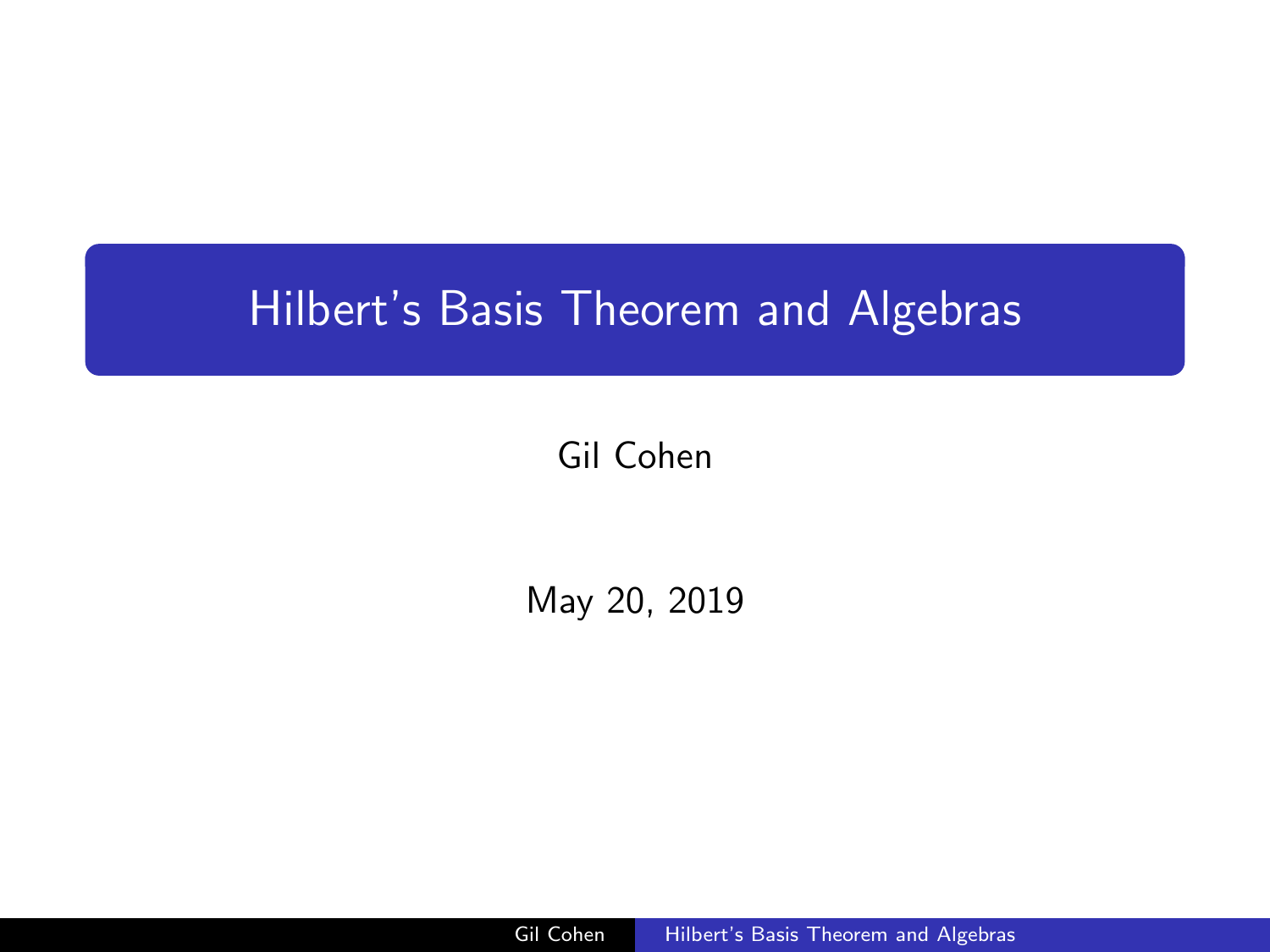# Recall

#### Lemma

Let  $A \subseteq B$  be rings s.t.

A is a noetherian ring, and

 $\bullet$  B is a f.g. A-module.

Then, B is a noetherian ring.

## **Discussion**

Let  $f(x, y) \in \overline{K}[x, y]$ . Write it as

$$
f(x,y) = a_n(x)y^n + a_{n-1}(x)y^{n-1} + \cdots + a_0(x) \in \overline{K}[x,y].
$$

Recall that  $A = \overline{K}[x]$  is noetheiran (even PID etc). Further, if  $a_n(x) = 1$  then the ring  $B = C_f$  is a f.g. A-module.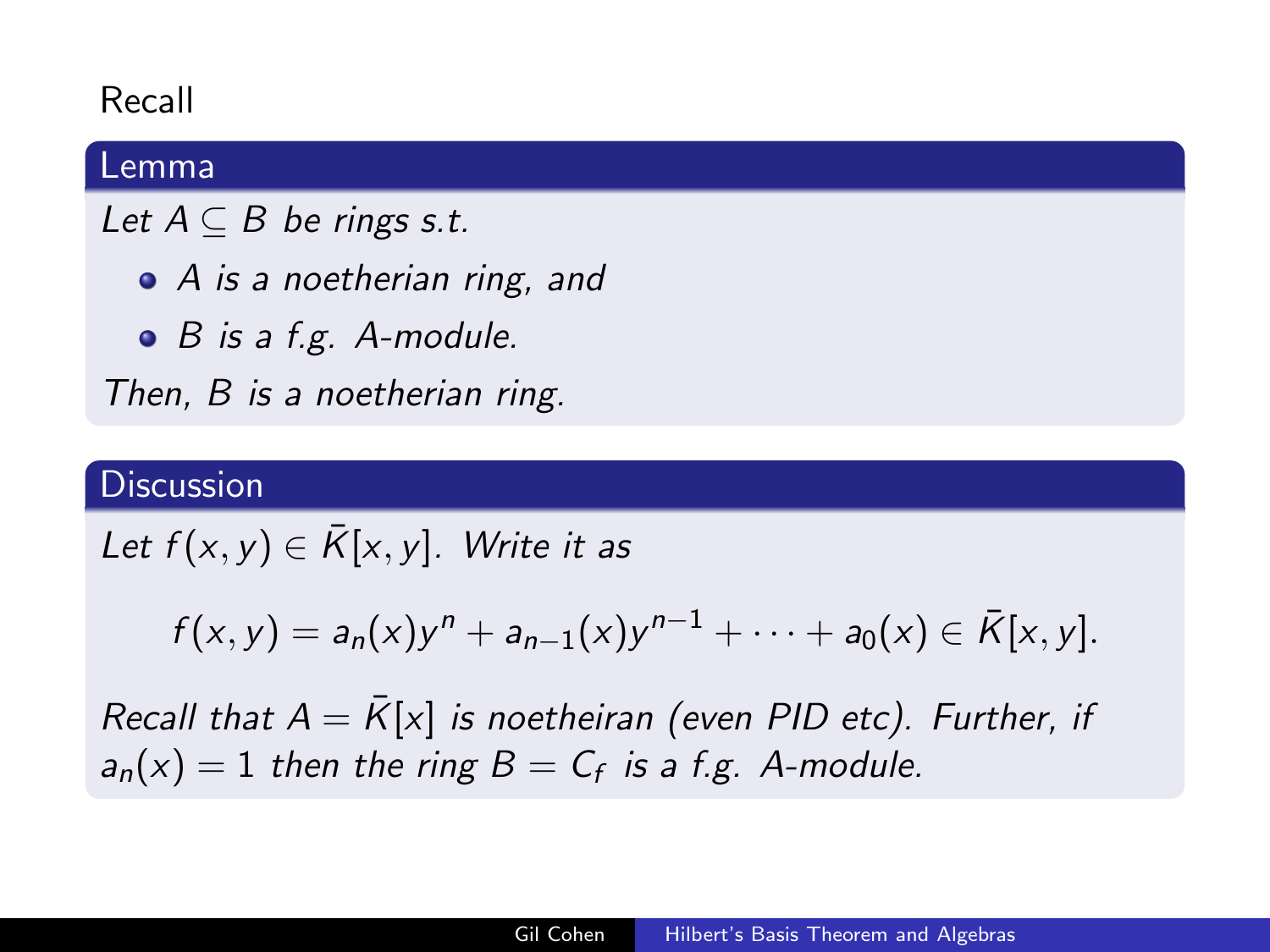# **Discussion**

In particular,

$$
B=A+Ay+Ay^2+\cdots+Ay^{n-1}
$$

or, more precisely,

$$
B=A(1+\langle f\rangle)+A(y+\langle f\rangle)+\cdots+A(y^{n-1}+\langle f\rangle).
$$

The above lemma then shows that  $C_f$  is a noetherian ring.

In this unit we are going to strengthen the lemma so to conclude that  $C_f$  is a noetherian ring even without assuming anything about  $a_n(x)$ .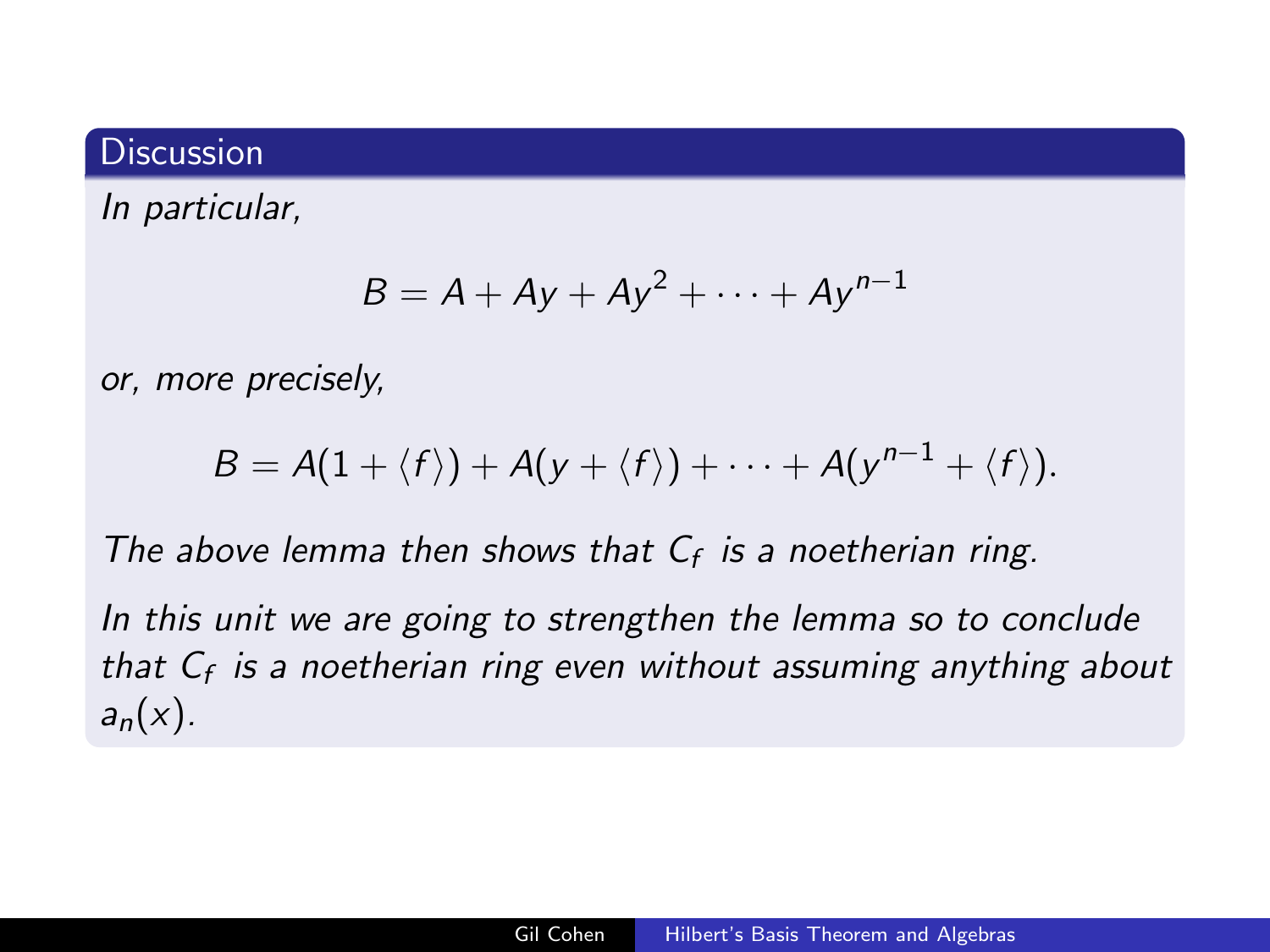# Theorem (Hilbert's Basis Theorem)

A ring A is noetherian  $\iff$  A[y] is noetherian.

## Proof.

In the recitation.

# **Corollary**

Let  $A \subseteq B$  be rings s.t:

A is a noetherian ring, and

$$
\bullet \ \exists b_1,\ldots,b_n \in B \ s.t. \ B = A[b_1,\ldots,b_n].
$$

Then, B is a noetherian ring.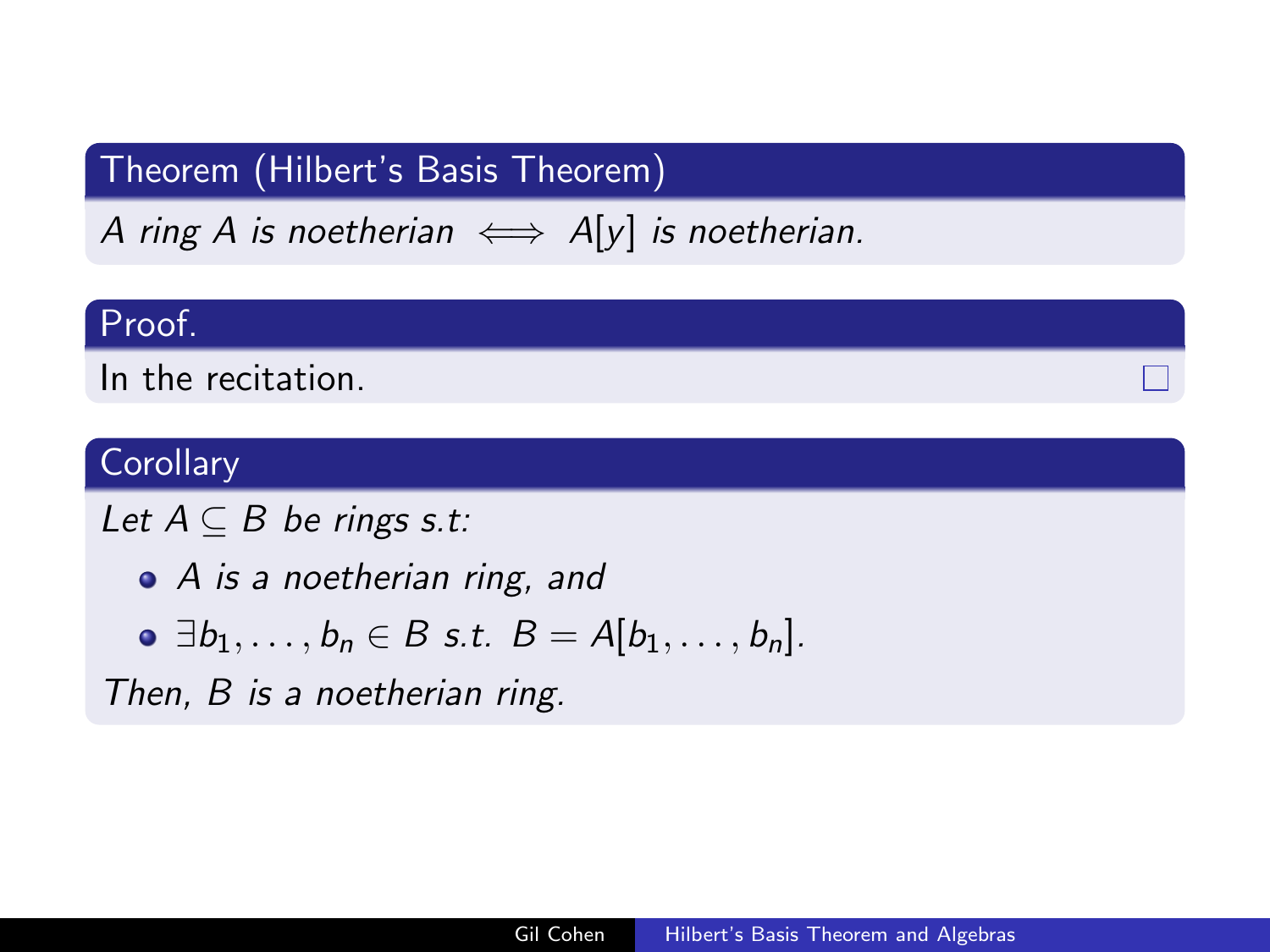#### Proof.

Let  $F = A[x_1, \ldots, x_n]$  be the ring of polynomials in *n* variables over A. By Hilbert's basis theorem,  $F$  is a noetherian ring. Consider the ring homomorphism

$$
\varphi : F \to B
$$
  

$$
f(x_1, \ldots, x_n) \mapsto f(b_1, \ldots, b_n)
$$

Let  $K = \text{ker}(\varphi)$ . Since  $\varphi$  is surjective,  $B \cong F/K$ . The proof follows then since  $F$  is noetherian and since quotient of a noetherian ring is noetherian.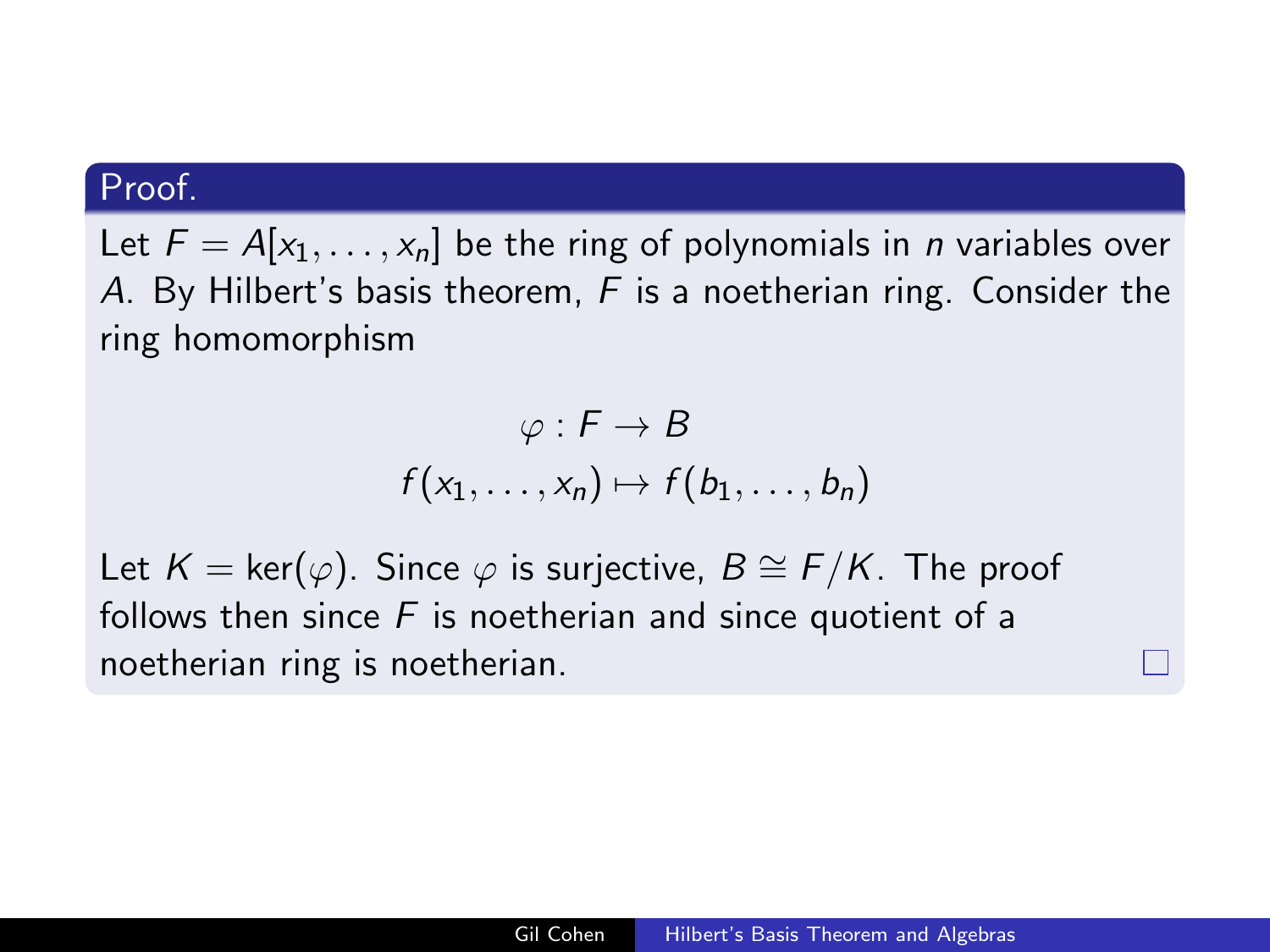### **Corollary**

Let  $f(x, y) \in \overline{K}[x, y]$  irreducible. Then,  $C_f$  is a noetherian domain.

#### Proof.

 $f$  irreducible  $\implies \mathsf{C}_f$  is a domain. Assume w.l.o.g that  $\deg_y(f)>0$ . Then,

- $\bullet$   $A = \overline{K}[x]$  is noetherian, and
- $A \subseteq C_f$ . More precisely,  $A \hookrightarrow C_f$ .
- $C_f = A[y]$ . More precisely,  $C_f = (A + \langle f \rangle)[y + \langle f \rangle]$ .

The proof then follows by the previous corollary.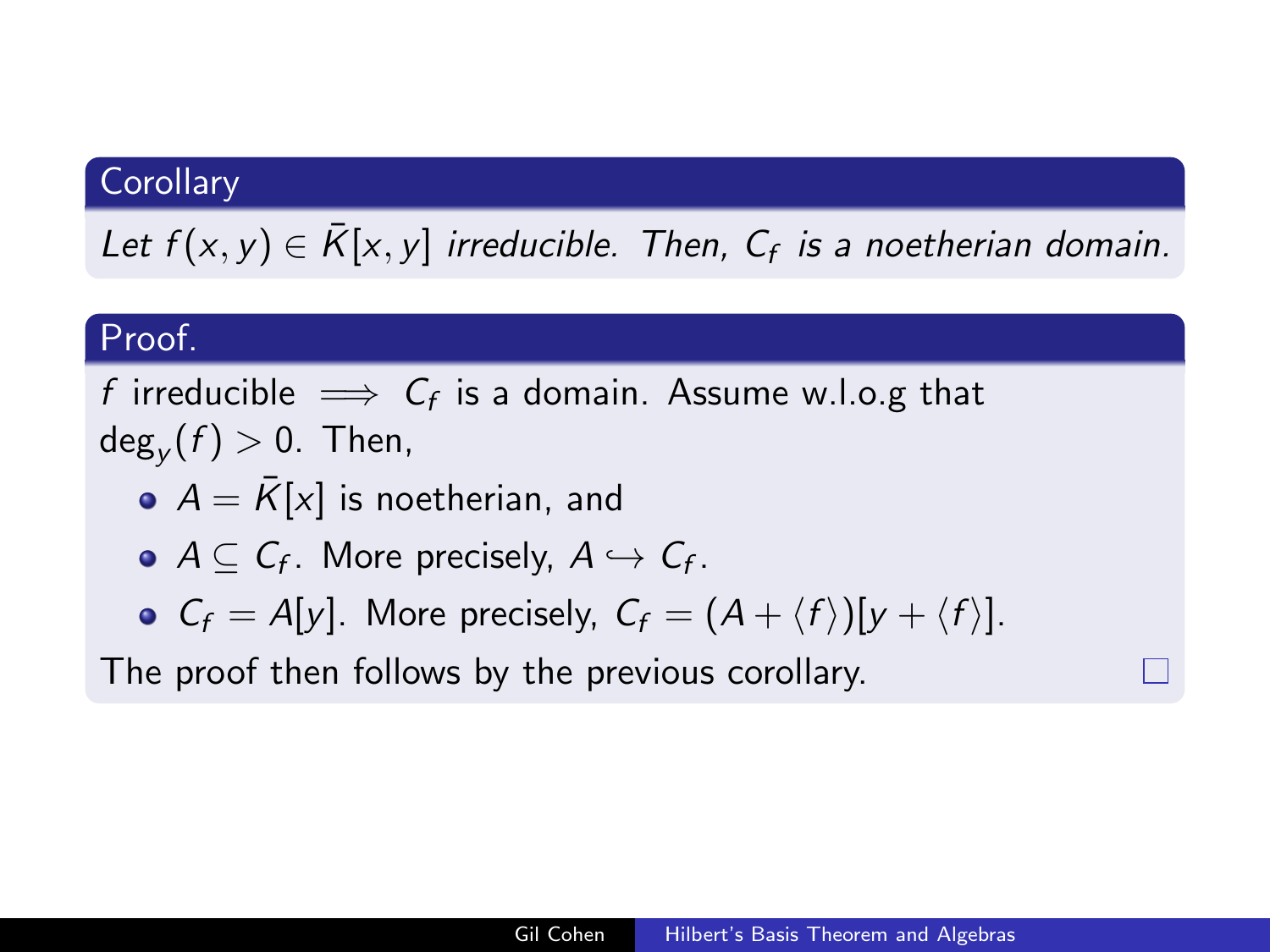Recall (proved in the homework assignment)

Claim

Let  $f \in \overline{K}[x, y]$  irreducible. Then, dim $(C_f) = 1$ .

We are now ready to prove a fundamental result connecting yet again algebra and geometry.

#### Theorem

Let  $f \in \overline{K}[x, y]$  irreducible. Then,

 $C_f$  Dedekind domain  $\iff Z_f(\bar{K})$  is nonsingular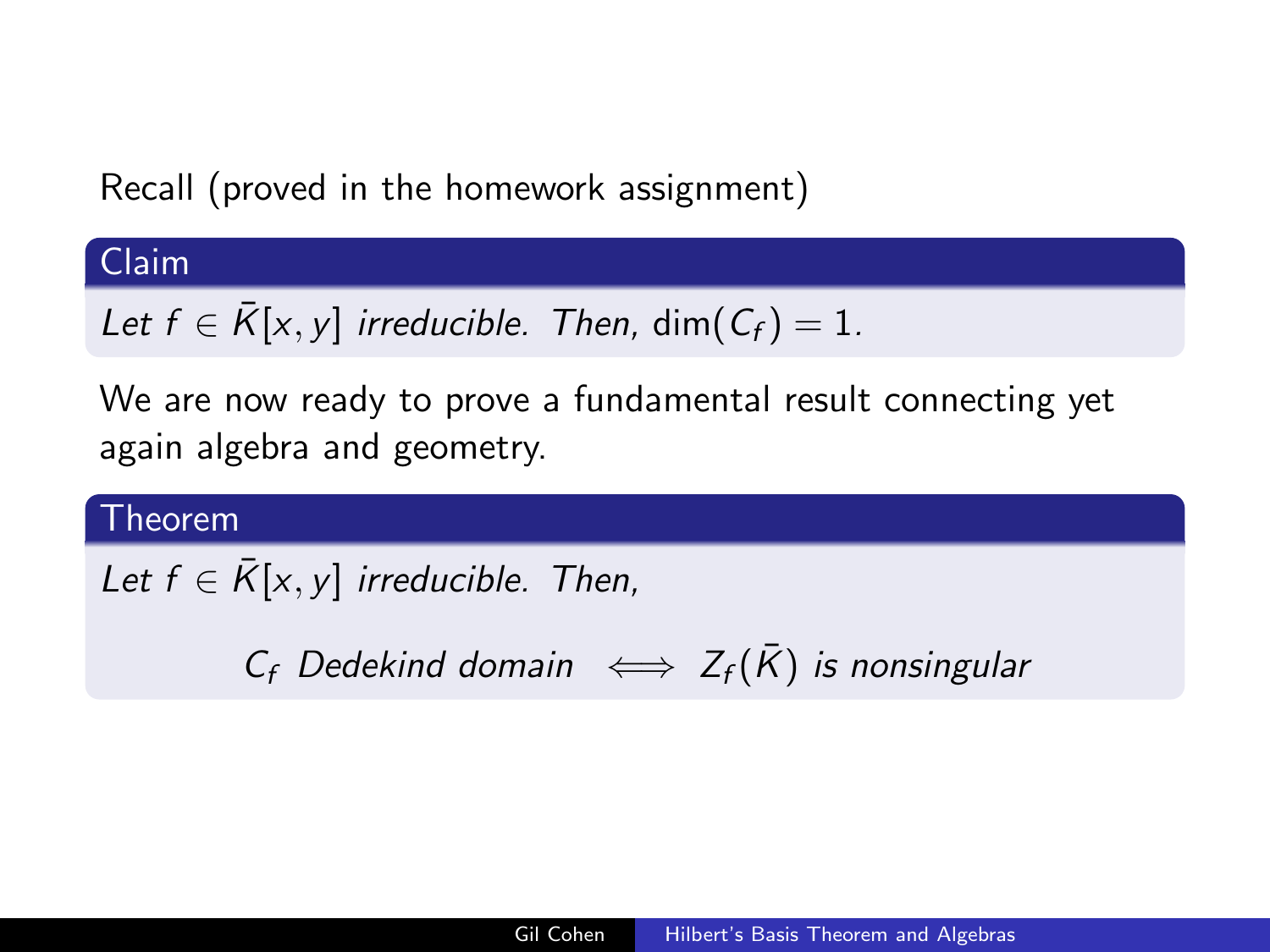## Proof.

By the above, since  $f$  is irreducible,  $C_f$  is a noetherian domain of dimension 1. It suffices to prove that

 $C_f$  integrally closed  $\iff Z_f(\bar{K})$  is nonsingular

In previous units we proved:

- Integrally closed is a local property.
- Hilbert's Nullstellensatz: Every maximal ideal of  $C_f$  is of the form  $M = \langle x - a, y - b \rangle$  for some  $(a, b) \in Z_f(\overline{K})$ .
- $\bullet$  (a, b)  $\in Z_f(\overline{K})$  is nonsingular  $\iff$   $(C_f)_M$  is a PID.
- Since  $(C_f)_M$  is a local noetherian domain of dimension 1,  $(C_f)_M$  is a PID  $\iff$   $(C_f)_M$  is integrally closed.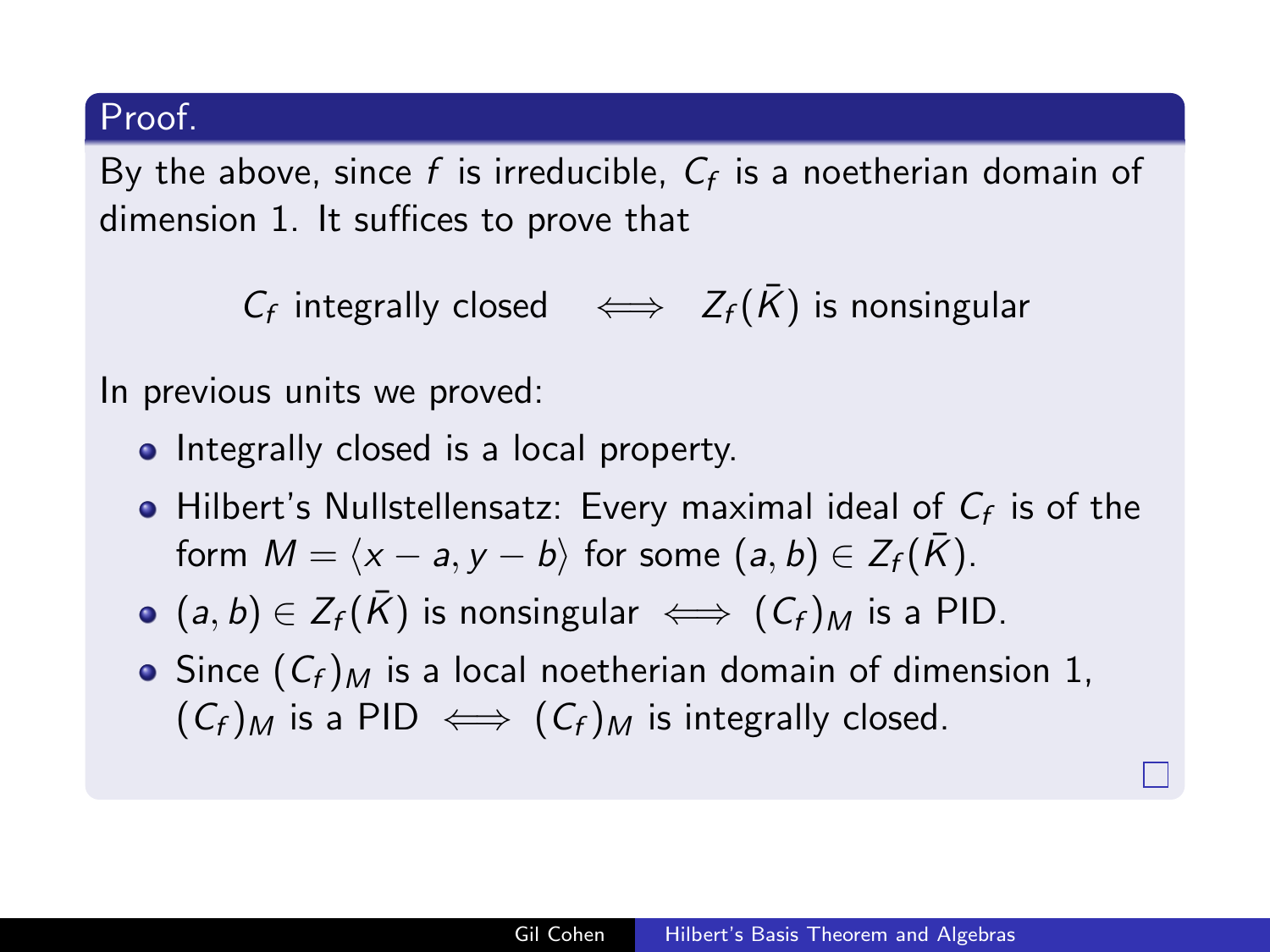## **Definition**

Let A be a commutative ring. A ring  $M$  is an A-algebra if there exists a ring homomorphism  $\phi : A \rightarrow M$  s.t. the elements  $\phi(A)$ commute with all elements of M.

## Remark

If M is an A-algebra then M is in particular an A-module. Indeed, one can define

$$
\mu: A \times M \to M
$$

$$
(a, m) \mapsto \phi(a)m
$$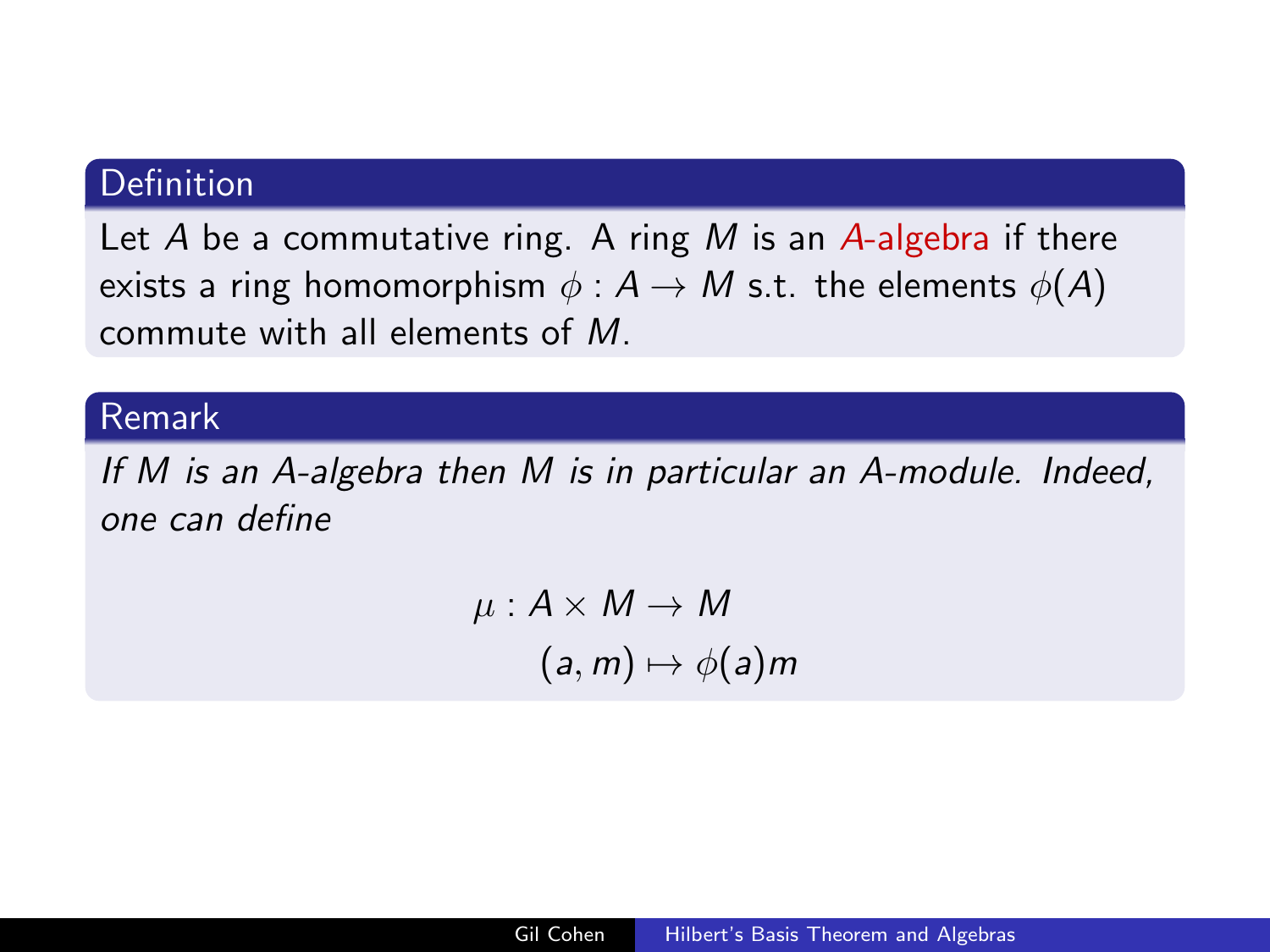## Example

- $K[x_1, \ldots, x_n]$  is a K-algebra.
- If I ideal of  $K[x_1, \ldots, x_n]$  then  $K[x_1, \ldots, x_n]/I$  is a K-algebra.
- In particular,  $C_f = K[x, y]/\langle f(x, y) \rangle$  is a K-algebra.
- The ring of  $n \times n$  matrices over a ring A is an A-algebra.

# Definition

Let M be an A-algebra. M is said to be a finitely generated A-algebra if  $\exists m_1, \ldots, m_n \in M$  s.t.  $M = A[m_1, \ldots, m_n]$ .

## Example

• All the above examples.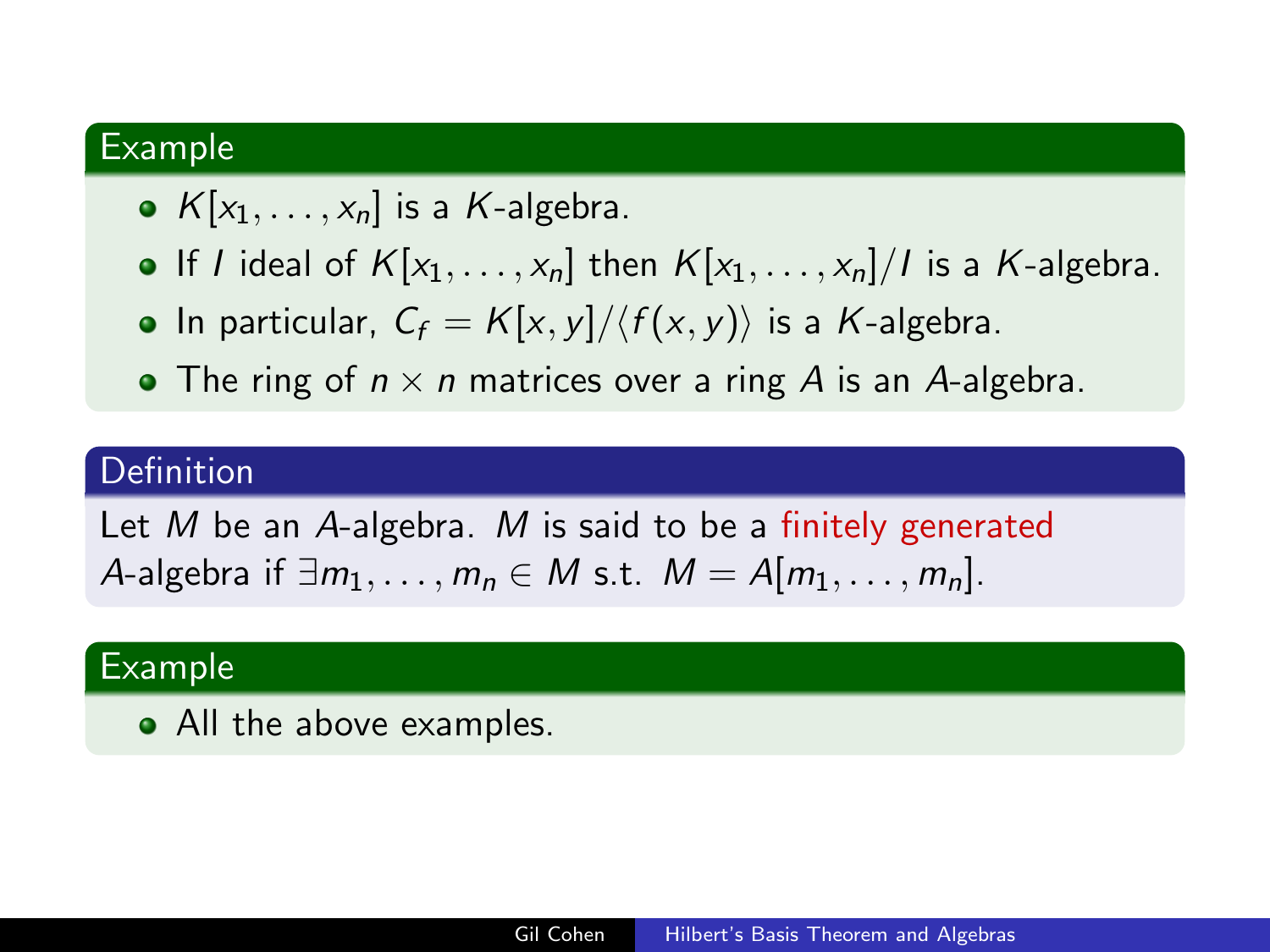#### Claim

Let M be an A-algebra. M is f.g. A-algebra  $\iff$  there exists an integer n and an ideal I of  $A[x_1, \ldots, x_n]$  s.t.

 $M \cong A[x_1,\ldots,x_n]/I$ .

#### Proof.

Clearly,  $A[x_1, \ldots, x_n]/I$  is a f.g. A-algebra (with generators  $x_1 + 1, \ldots, x_n + 1$ . M is a f.g. A-algebra  $\implies M = A[m_1, \ldots, m_n]$  for  $m_1, \ldots, m_n \in M$ . Consider the ring homomorphism  $\phi: \mathcal{A}[x_1,\ldots,x_n] \to M$  that maps  $x_i \mapsto m_i$  and fixes  $A$ . Let  $K = \text{ker}(\phi)$ . Note that  $\phi$  is surjective and so  $M = A[x_1, \ldots, x_n]/K$ .